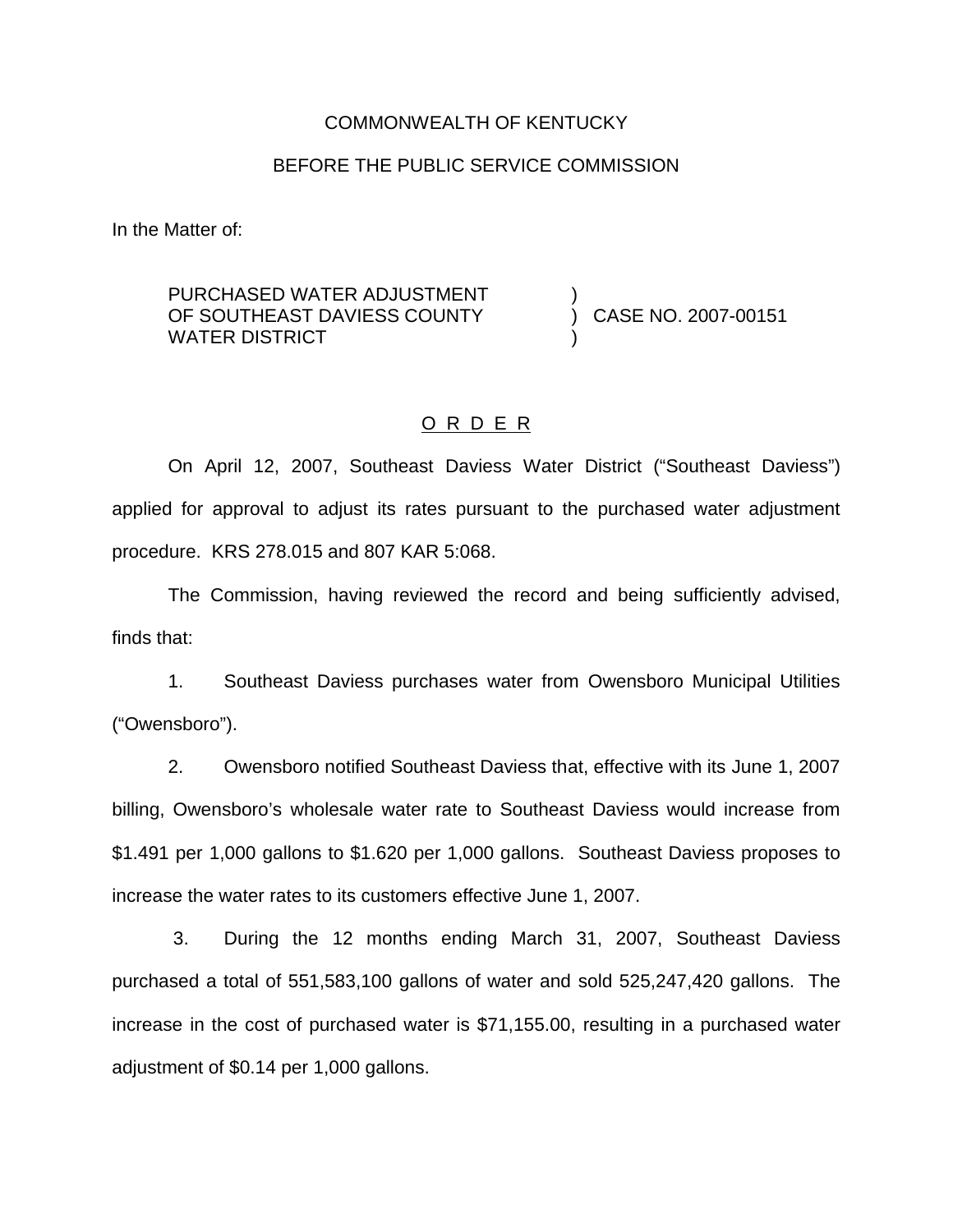4. The purchased water adjustment of \$0.14 per 1,000 gallons is fair, just, and reasonable and should be approved.

IT IS THEREFORE ORDERED that:

1. The rates proposed by Southeast Daviess are approved.

2. The purchased water adjustment of \$0.14 per 1,000 gallons and the rates in Appendix A, attached hereto and incorporated herein, are fair, just, and reasonable and are approved for services rendered on and after June 1, 2007.

3. Within 20 days of the date of this Order, Southeast Daviess shall file with the Commission revised tariff sheets showing the rates approved herein.

Done at Frankfort, Kentucky, this 9<sup>th</sup> day of May, 2007.

By the Commission

ATTEST:

**Executive Director**